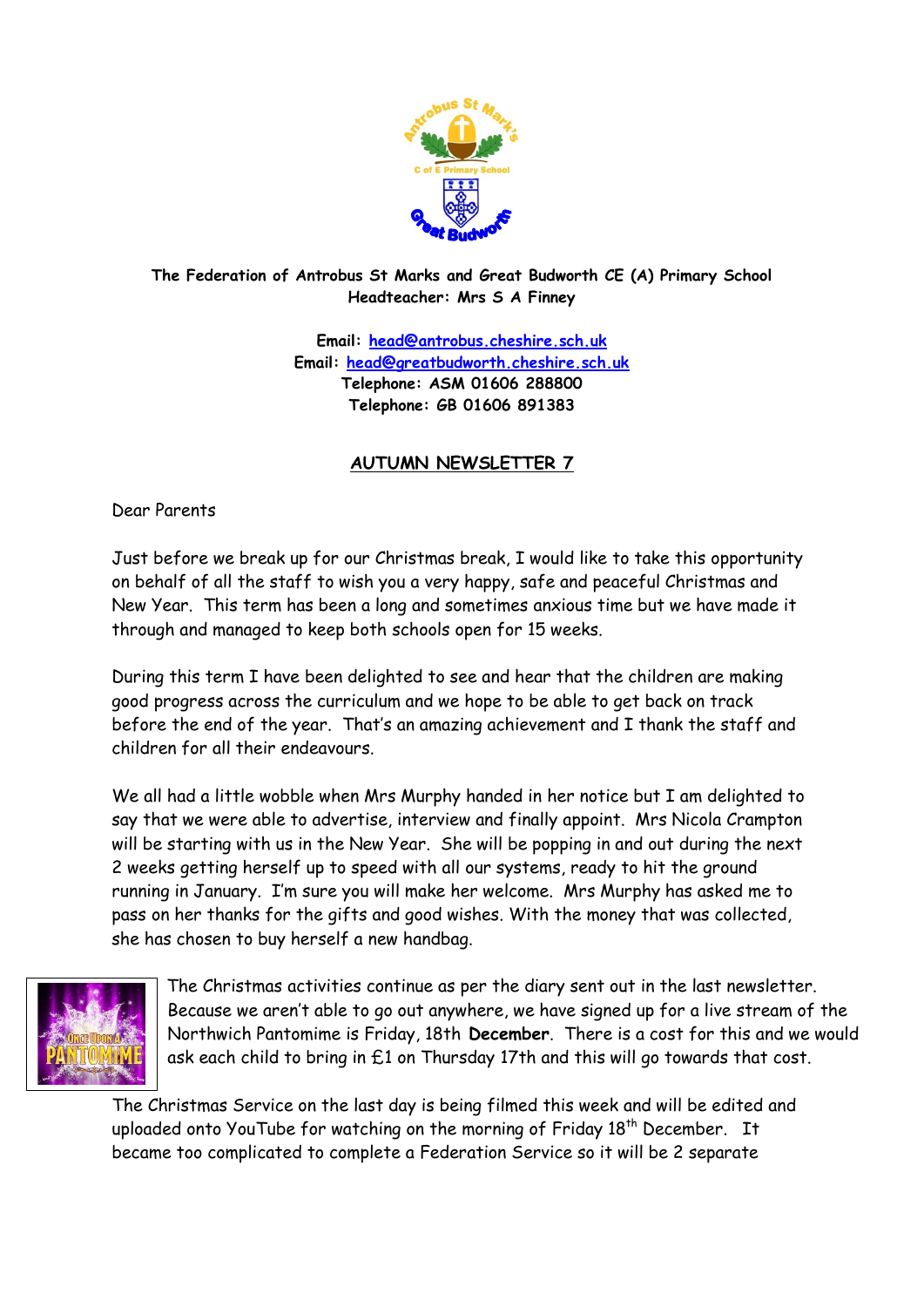services. We are hoping each school will share watching their own and each others. A link will be sent out to you can watch it too.



Thanks go to both churches for their Christingle making activity and to Friends and FOTS for their contributions to Christmas activities. We are all having to get used to thinking outside the box this year, but it won't be forever.

Since returning to school, we have seen an increase in the number of families needing support at home. The Governors wrote to the Diocese asking for some direction to enable us to support where we can and we have been signposted to a practical support online resource available from the Christian charity "Care for the Family". Their website provides practical advice and guidance as well as a wealth of resources on family life and parenting [https://www.careforthefamily.org.uk/family-life/parent](https://www.careforthefamily.org.uk/family-life/parent-support)[support](https://www.careforthefamily.org.uk/family-life/parent-support)

We are not here to judge, our aim in commending this to you all is solely to support and prioritise your family life in its many different forms.

If you need to get in touch over the holiday with COVID information, please use the COVID reporting email address [covid@greatbudworth.cheshire.sch.uk](mailto:covid@greatbudworth.cheshire.sch.uk)  This email address will be checked from  $19^{th}$ -24<sup>th</sup> December and again from  $5^{th}$  January 2021 onwards.

Finally, please note we return to school on Tuesday  $5^{th}$  January 2021 not on Monday  $4^{th}$ as this will be a staff training day.

Kind regards

Mrs Sandra Finney Head Teacher

[www.antrobusandbudworthceprimaryschools.co.uk](http://www.antrobusandbudworthceprimaryschools.co.uk/)